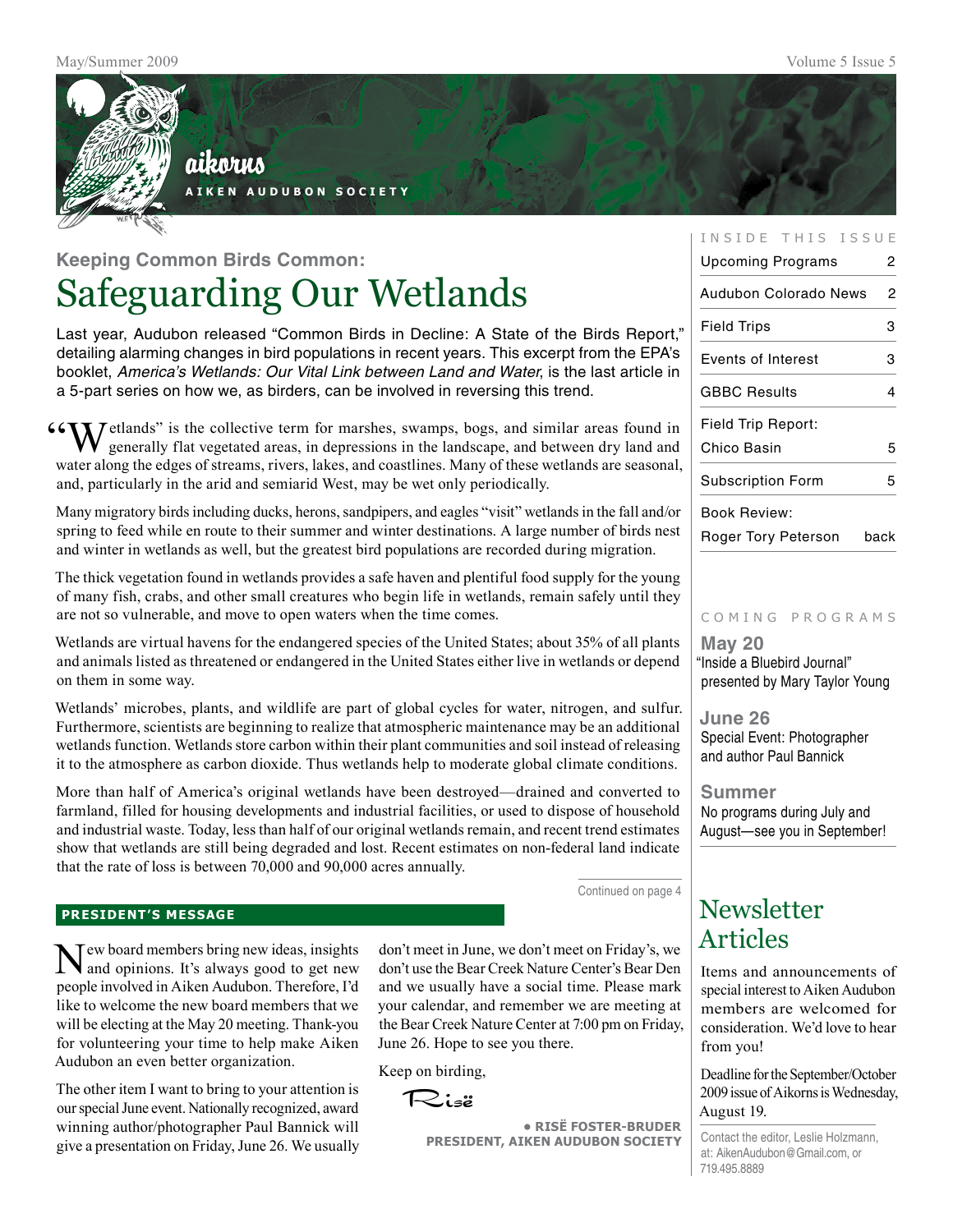# May 20 • Mary Taylor Young Inside a Bluebird Journal

A ward-winning Colorado nature writer Mary Taylor Young will give you a glimpse inside her "Bluebird Journal" as she tells the story of her family's bluebird trail of nest boxes they maintain on their property in southern Colorado. Through attacks by bears, invasions by mice, flooding rains and severe drought, the Young family's bluebird trail has fledged hundreds of young birds of several species. Come peek inside the nest boxes, and inside the story of how one family helped their avian neighbors.

Mary is author of nine books, including The Guide to Colorado Birds, Land of Grass and Sky: A Naturalist's Prairie Journey and On the Trail of Colorado Critters: Wildlife Watching For Kids. Many Coloradans know Mary from her "Words on Birds" column, which has appeared monthly in the Rocky

Mountain News since 1993. Mary has written extensively for the Colorado Division of Wildlife, Colorado State Parks, US Fish and Wildlife Service and other agencies and groups.

For more information: www.MaryTaylorYoung.com

**Aiken Audubon programs are free and open to the public. They are held at the Colorado State Division of Wildlife building located at 4255 Sinton Road. Coffee and socializing is at 6:30 pm and programs begin at 7 pm. Please use the back entrance.**  *Note***: Sinton Road runs parallel to I-25 on the east side, between Garden of the Gods Road and Fillmore Street.**

#### **special event**

# Saturday, June 26 • Paul Bannick The Owl and The Woodpecker

**Encounters with North America's Most Iconic Birds**

Award-winning photographer Paul Bannick will take you on a visual journey of 11 key North American habitats through the needs of specific owl and woodpecker species. This stunning photographic study will be accompanied by field stories, and rich natural history derived from thousands of hours in the field. His talk will look at the way owls and woodpeckers define and enrich their habitat and how their life-histories are intertwined.

Paul's work has appeared in Audubon magazine, Sunset magazine, Pacific Northwest magazine, the National Wildlife Federation Guide to North American Birds, Smithsonian Guide to North American Birds and in many other books, magazines, parks, refuges and other places in North America and Europe.

Paul works full-time as a director for Conservation Northwest, a conservation organization dedicated to protecting and connecting wild areas from the Pacific Coast to the Canadian Rockies.

See sample images and pages from his book, and early reviews, at www.paulbannick.com

**This special program will be held from 7 – 8:30 pm at Bear Creek Nature Center.**  *Note:* **The Nature Center is located in Bear Creek Regional Park near 26th Street and Lower Gold Camp Road: 245 Bear Creek Road, Colorado Springs. Phone: 719.520.6387. From the intersection of I-25 and Highway 24, go west on Highway 24 to 26th Street, then south on 26th Street to Bear Creek Road.**

#### AIKEN AUDUBON B O A R D M E M B E R S

**President** Risë Foster-Bruder 719.282.7877

**Vice President** Frank Dodge 719.548.9863

> **Secretary** (currently open)

**(Acting) Treasurer** Gail Biedronski GBied@yahoo.com

> **Program Chair** Debra Barnes kfoopooh@yahoo.com

**Conservation Chair** Sandra McNew 719.632.4374 SandraMcNew@aol.com

> **Publicity Chair** Stephen Vaughan 719.531.7076

**Field Trips** Norman Lerch 719.495.9305 Norm Karasa NormKar@excite.com

#### **Aikorns Editor**

Leslie Holzmann 719.495.8889 AikenAudubon@gmail.com

**Christmas Count** Ben & Sally Sorensen 719.635.1716



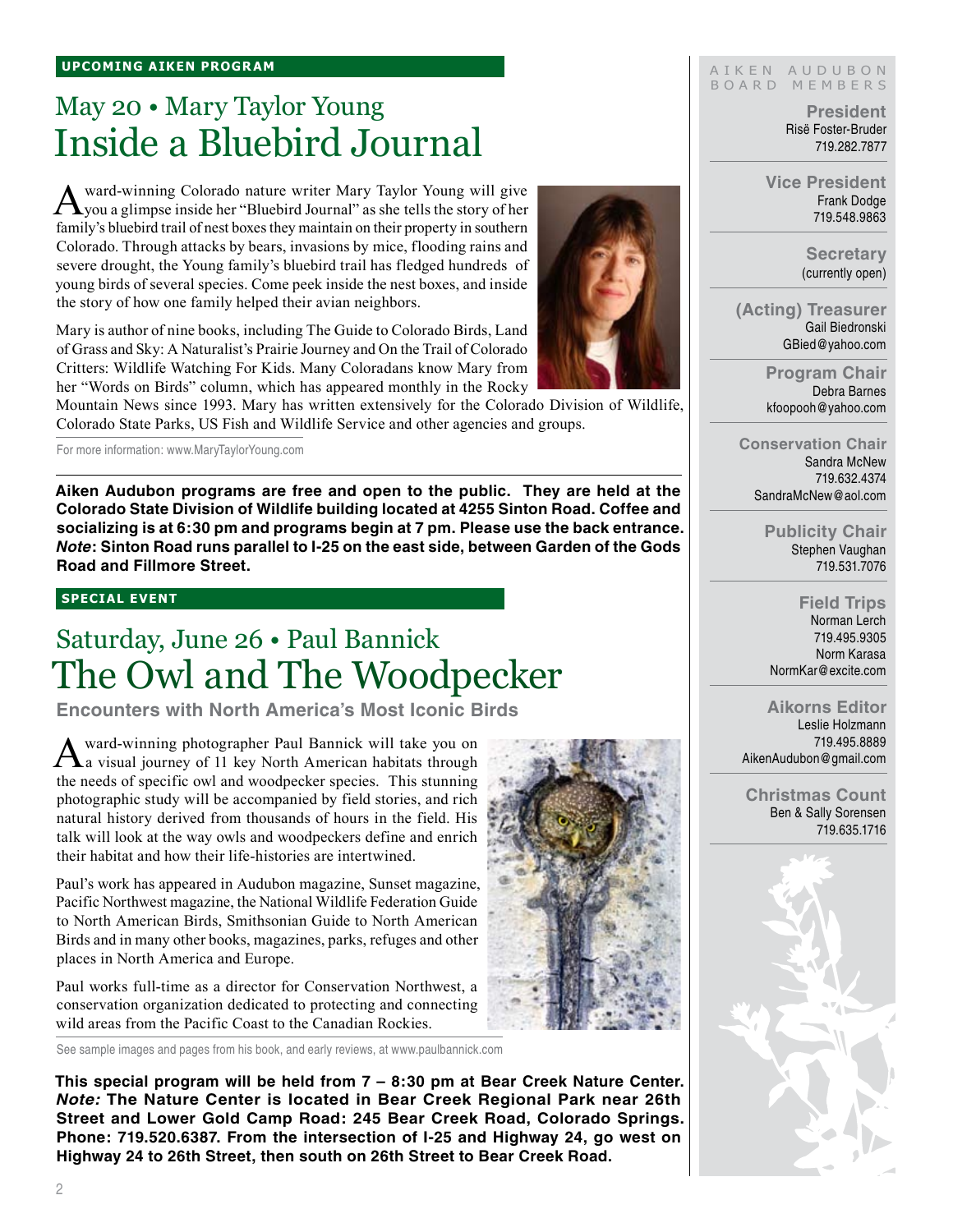#### **aiken audubon FIELD TRIPS**

**Everyone is welcome on Aiken field trips, regardless of experience level or membership in Audubon. Contact trip leader for details and to let them know you are coming. Don't forget to pack your binoculars, scope (if you have one), field guide, water, snack or lunch, hat, rain gear, sun screen, bug spray, camera(?), and some gas money for the drivers.** 

### **Saturday, May 2, 8 am — 4 pm**

### Chico Basin Ranch

Aiken joins Arkansas Valley Audubon for this trip to one of the best migrant traps in our area. We can expect to see warblers, vireos, shorebirds, thrushes, flycatchers and sparrows, plus there are always surprises here. The day will begin at the bird banding station, then move on to the other great spots on the Ranch.

Fee: \$15.00 each to bird on the ranch. Information on annual passes: www.chicobasinranch.com. Contact AVAS trip leader Donna Emmons at 719.369.9704 or emmons7@yahoo.com. John Drummond's carpool will leave from the Woodmen Park & Ride at 7 am. Contact him: jxdrummo@aol.com

### **Saturday, May 9, 7:30 – noon** Manitou Lake

Come enjoy the birds and the scenery at this beautiful mountain lake. Meet at the Red Rocks Safeway parking lot (on W. Colorado Ave. at 32nd St.) to carpool.

The state park charges a \$5 entrance fee per vehicle. Contact trip leader Allan Burns 719.632.2081

### **Saturday, June 6, 7 – 10 am** Kettle Creek Lakes

Join us on this short and flat walk around the Kettle Creek "Lakes." Located directly adjacent to the Air Force Academy property, three ponds attract an assortment of seasonal birds. Head for the south gate of the academy, but turn right at the information center before you cross over onto air force property. We'll meet where the road dead-ends in a parking lot.

Contact trip leader Rise Foster-Bruder at 719.282.7877

### **Tuesday, June 30, 7 am – 3(ish) pm**

### Emerald Valley

Join retired El Paso County naturalist Ken Pals in exploring the biological diversity of this alpine meadow off Stage Coach Road. Slipper orchids and other native plants will be top priority, followed by butterflies, and then birds such as Band-tailed Pigeon, flycatchers, vireos and hummingbirds. Consider bringing a camera.

We'll rendezvous at Cheyenne Mountain High School east parking lot and carpool to Emerald Valley. Be prepared to drive or offer to drive. High clearance vehicles are recommended. Passengers should contribute \$5 to drivers for gas. Bring the usual things (including the ability to ford small streams). Reservations are required. Group size is limited to 15 people as parking is limited at the site.

Contact Ken Pals to reserve a spot: 719. 520.6745, mtnpals@q.com

### For the latest information on field trips and events: www.AikenAudubon.com

#### **arkansas valley audubon FIELD TRIPs**

**The Arkansas Valley Audubon Society welcomes you on their field trips. Check their website, www.socobirds. org for more information. Be sure to contact trip leaders to let them know you would like to join them.**

**UPCOMING EVENTS OF INTEREST**

### **Saturday, May 9, 7 – 11am** Fountain Creek Spring Bird Count

Beginning-to-advanced birders are invited to observe and record the numbers of bird species and populations found in Fountain

Creek Regional Park during the height of the spring migration.

Reservations required, \$5 donation "for the birds." Contact the Fountain Creek Nature Center at 719.520.6745

### **Saturday, May 9** Chico Days: "For the Birds"

Bring the whole family for a day on the ranch. Events include a Tour-de-Prairie bike ride, a bird walk led by Bill Maynard, a bird banding station, nature hikes, kid's programs, a spider workshop, a horsemanship demonstration, wagon rides, and more. Stay for lunch, and enjoy a ranch-raised grass-fed beef hanburger.

For information on fees, directions to the ranch, and more, visit www.chicobasinranch.com or call 719.683.7960.

### **Saturday, May 16, 7 – 11am** Bear Creek Spring Bird Count

Bird enthusiasts of all ages and abilities are invited to participate in a citizen science project counting species and populations in Bear Creek Park.

Reservations required, \$5 donation "for the birds. Contact the Bear Creek Nature Center at 719.520.6387.

### **Saturday, May 16, 8 am – 1 pm** Prairie Days with Palmer Land Trust at Chico Basin Ranch

Join Palmer Land Trust and the folks at Chico Basin Ranch for a fun-filled day of bird-banding, hayrides, bird-watching, nature hikes, and branding. Due to it's intact prairie landscapes, ponds, marshes and streams, the State has preserved Chico Basin Ranch as the largest parcel in its Conservation Reserve Trust. An impressive 300+ bird species have been spotted on the property, many of which are migratory songbirds.

\$10/adult; \$5/child/Volunteer Land Stewards admitted FREE. Reservations required by May 9—space is limited! Email info@palmerlandtrust. org or visit www.palmerlandtrust.org for registration information.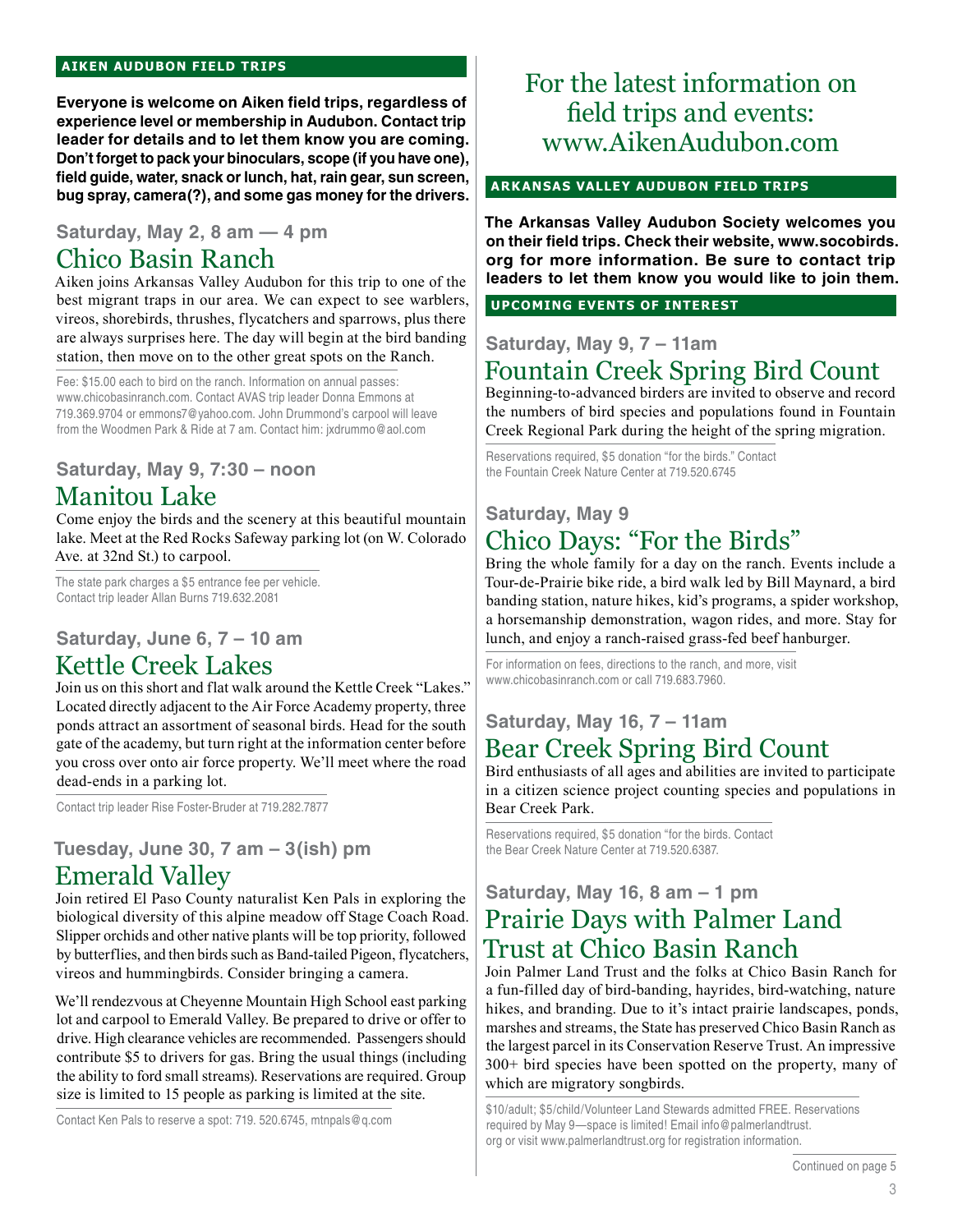# GBBC Highlights Dynamic Changes in Where the Birds Are

New York, NY & ITHACA, NY-The 12th annual Great Backyard Bird Count (GBBC) featured two invasions this year: voracious Pine Siskins, and a whole new crop of citizen-science participants! Bird watchers shattered last year's record by submitting more than 93,600 checklists during the four-day event, held February 16-19. Participants also identified 619 species and sent in thousands of stunning bird images for the GBBC photo contest.

"Each year the GBBC provides the most detailed real-time snapshot of bird distribution across North America," said Rob Fergus, Senior

Scientist with the National Audubon Society. "We can see how birds are responding to changing weather patterns, available food sources, and other factors from around the continent."

One of the big stories coming from the GBBC this year was the massive invasion of Pine Siskins and White-Winged Crossbills over much of the eastern United States. These feisty little birds moved southward because of seed crop failures in their usual wintering grounds in Canada and the boreal forests. [Canada Goose was the most abundant species reported in Colorado, followed by

Pine Siskins, Starlings, House Finches, and Red-winged Blackbirds.—Ed.]

The GBBC continues to show declines in some common birds, especially grassland and shrubland species. Loggerhead Shrike numbers are down, and although numbers of Northern Bobwhites and Eastern Meadowlarks were both up slightly from last year, they are still being reported in fewer numbers than they were in 2004. These trends are only preliminary views of what may be going on with these populations, and they must continue to be monitored to get a true long-term view of how these birds are faring.

#### **• cornell lab of ornithology**

For a more detailed summary of this year's results, visit www.birdcount.org. Explore 2009 data, compare with other years, and find the exact counts for each species in a particular state, province, or town.

#### **earth stewardship: wetlands (cont'd)**

The federal government protects wetlands through regulations (like Section 404 of the Clean Water Act), economic incentives and disincentives (for example, tax deductions for selling or donating wetlands to a qualified organization and the "Swampbuster" provisions of the Food Security Act), cooperative programs, and acquisition (for example, establishing national wildlife refuges). You can find out more about these mechanisms by calling the Wetlands Hotline (1.800.832.7828).

Beyond the federal level, a number of states have enacted laws to regulate activities in wetlands, and some counties and towns have adopted local wetlands protection ordinances or have changed the way development is permitted.



Despite the efforts of governments and private conservation organizations, pressures that destroy wetlands will continue. The problems of degradation of wetlands from pollution, urban encroachment, groundwater withdrawals, partial drainage, and other actions also require attention. Many opportunities exist for private citizens, corporations, government agencies, and other groups to work together to slow the rate of wetland loss and to improve the quality of our remaining wetlands.

First, state and local governments need to be encouraged to establish programs to effectively protect wetlands, especially inland wetlands, within their borders. Second, because individual landowners and corporations own many of the nation's wetlands, they are in a key position to determine the fate of wetlands on their properties. Finally, all citizens, whether or not they own wetlands, can help protect wetlands by supporting wetlands conservation initiatives.

See the entire booklet at http://www.epa.gov/owow/wetlands/vital/wetlands.pdf



### **How Can I Make a Difference?**

- Get involved find out where wetlands exist near your home, try to learn more about them, and support educational efforts. •
- Support wetlands and watershed protection initiatives by public agencies and private organizations. •
- Purchase federal duck stamps from your local post office to support wetland acquisition.
- Participate in the Clean Water Act Section 404 program and state regulatory programs by reviewing public notices and, in appropriate cases, commenting on permit applications.
- Encourage neighbors, developers, and state and local governments to protect the function and value of wetlands in your watershed. •
- Rather than draining or filling wetlands, seek compatible uses involving minimal wetland alteration, such as waterfowl production, fur harvest, hay and forage, wild rice production, hunting and trapping leases, and selective timber harvest. •
- Select upland rather than wetlands sites for development projects and avoid wetland alteration or degradation during project construction. •
- Maintain wetlands and adjacent buffer strips as open space.
- Learn more about wetland restoration activities in your area; seek and support opportunities to restore degraded wetlands.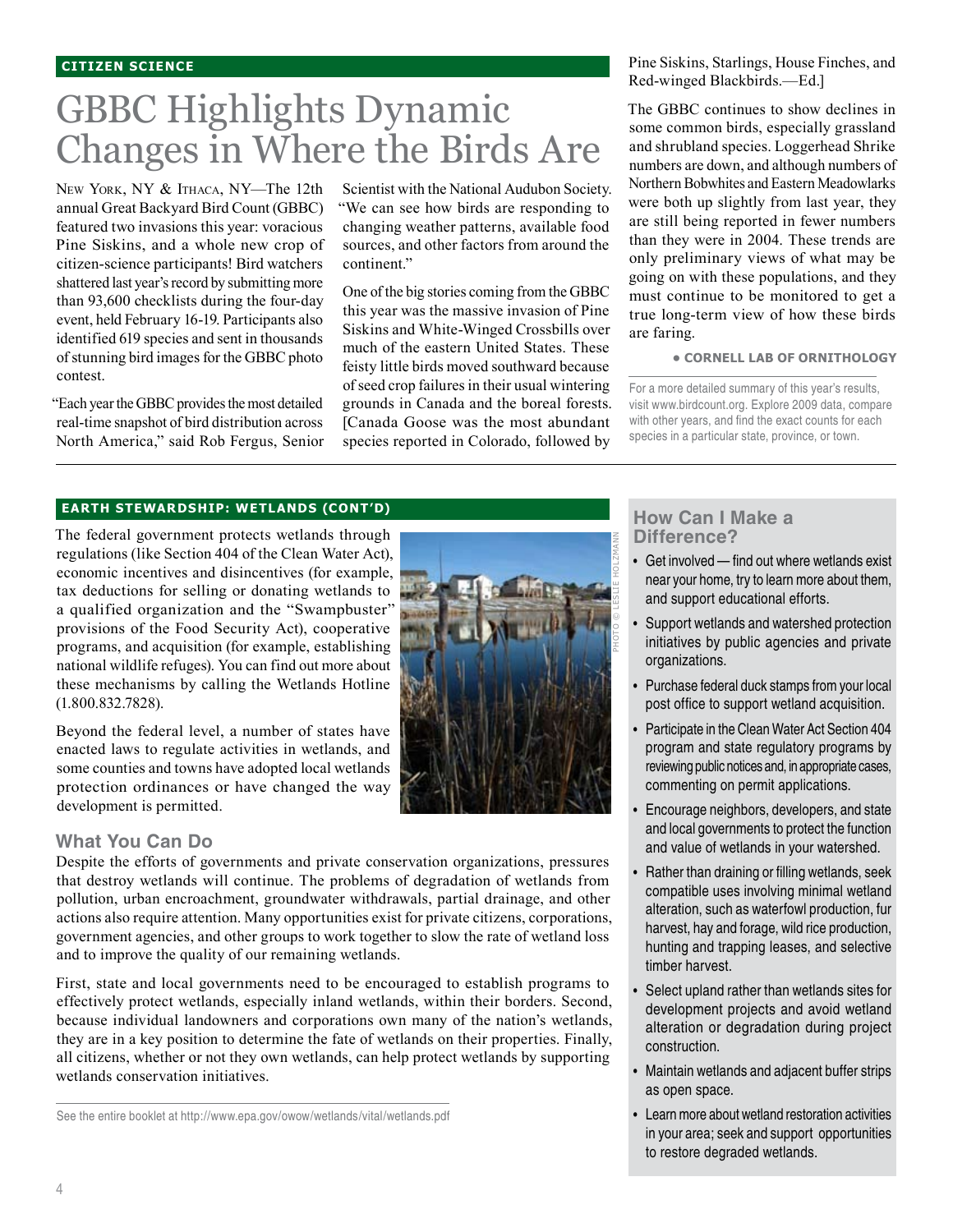## **May 14 – 17, 2009, in Cortez, CO**

### Ute Mountain – Mesa Verde Birding Festival

Spring migrants and early nesters attract birdwatchers from across the nation to the Ute Mountain-Mesa Verde Birding Festival. Located in the Archaeological Center of America, many of the birding field trips visit spectacular archaeological areas such as Mesa Verde National Park and the Ute Tribal Park. Enjoy this year's keynote speaker, Bill Schmoker, plus a great varity of birding opportunities: Competitive Birding, Ute Tribal Park, Mesa Verde National Park, lake birds, Swifts and Swallows, Wildhorse tour, Bike and Bird and lots more.

For more information, visit their website at www.utemountainmesaverdebirdingfestival.com

### **Friday – Sunday, June 12 – 14** Digital Bird Photography Workshop

Photographer Debbie Barnes invites you to join her for a fun and educational weekend improvoing your bird photography skills.



Do you like to take pictures of birds while out birding? Do you want to improve your techniques? Then this workshop is for you.

**Schedule:**

**Friday**, June 12, 6:30 – 8:30pm: Discuss tips and tricks.

**Saturday**, 6am – 2pm: Head into the field to put into practice what you have just learned.

**Sunday** afternoon, 1 – 3pm: Discuss post processing your photos.

### **Required:**

Digital camera with a minimum of 300mm lens (but we will work with whatever you have). Don't forget to bring your sense of adventure and fun!

#### **Cost/Registration:**

**White-breasted Nuthatch**

\$30, with part of the proceeds going to Aiken Audubon. Space is limited to 12 people. Contact Debbie at kfoopooh@yahoo.com, or call her at 719.

### **Location:**

Friday and Sunday's meeting are to be held at NorthCreek Office Complex, Building II, 5755 Mark Dabling Blvd. / Suite 350, Colorado Springs. Call Debbie for directions. Saturday's location is still to be determined.

Contact Debbie Barnes at 303.947.0566 or kfoopooh@yahoo.com Also, check out Debbie's blog at http://djbsphotoadventures.blogspot.com

# aikorus Aiken Audubon Society Membership/Subscription

\$10.00 \$18.00

**Sign Up For:**

One Year

 Two Years Donation

New

Renewal

Total

Name

 $\overline{a}$ 

Address

**Mail Check To:** Aiken Audubon Society 6660 Delmonico Dr. D-195, Colorado Springs, CO 80919

### **just for fun**



The Cat-bird. The Cat-nip.

The Cat-bird's call resembles that, Emilled by the Pussy Cat,<br>While Cal-nip, growing by the wall, Is never known to caterwaul: Its oder though attracts the Kits. And throws them in Catniption fits.



**From "How to Tell the Birds from the Flowers: A Manual of Flornithology for Beginners," by Robert Williams Wood, ©1907.**